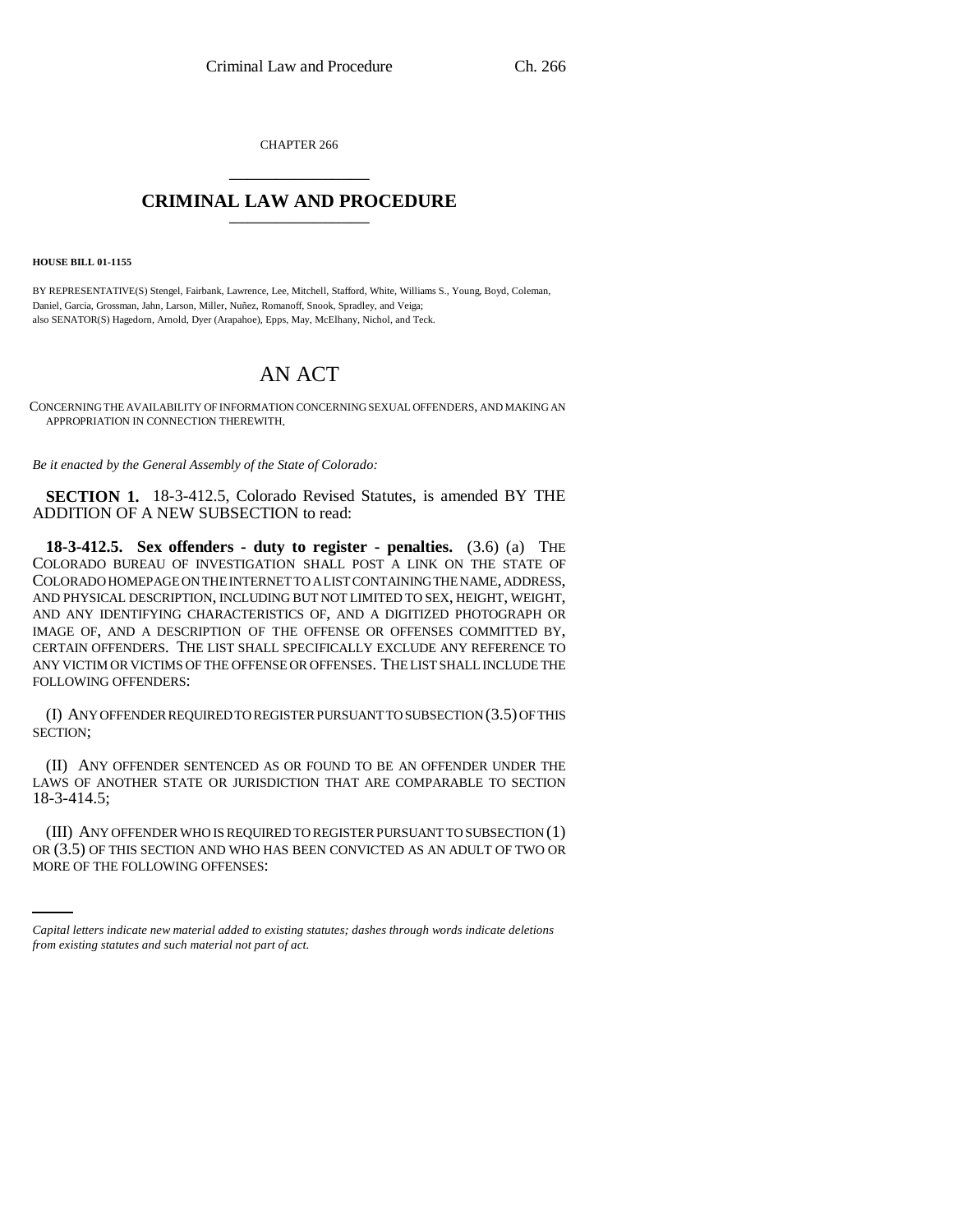(A) A FELONY OFFENSE INVOLVING UNLAWFUL SEXUAL BEHAVIOR; OR

(B) A CRIME OF VIOLENCE AS DEFINED IN SECTION 16-11-309, C.R.S.; OR

(IV) (A) ANY OFFENDER WHO IS REQUIRED TO REGISTER PURSUANT TO SUBSECTION (1) OR (3.5) OF THIS SECTION BECAUSE THE OFFENDER WAS CONVICTED OF A FELONY AS AN ADULT AND WHO FAILS TO REGISTER AS REQUIRED BY SUBSECTIONS (1) AND (3.5) OF THIS SECTION.

(B) FOR PURPOSES OF THIS SUBPARAGRAPH (IV), AN OFFENDER'S FAILURE TO REGISTER SHALL BE DETERMINED BY THE COLORADO BUREAU OF INVESTIGATION. WHENEVER THE RECORDS OF THE COLORADO BUREAU OF INVESTIGATION SHOW THAT AN OFFENDER HAS FAILED TO REGISTER AS REQUIRED BY SUBSECTION (1) OR (3.5) OF THIS SECTION, IT SHALL FORWARD TO THE LAW ENFORCEMENT AGENCY TO WHICH THE OFFENDER WAS REGISTERED NOTICE OF THE OFFENDER'S FAILURE TO REGISTER BY THE REQUIRED DATE. THE REGISTERING LAW ENFORCEMENT AGENCY SHALL SUBMIT WRITTEN CONFIRMATION OF THE OFFENDER'S FAILURE TO REGISTER TO THE COLORADO BUREAU OF INVESTIGATION. UPON RECEIPT OF THE WRITTEN CONFIRMATION FROM THE REGISTERING LAW ENFORCEMENT AGENCY, THE COLORADO BUREAU OF INVESTIGATION SHALL POST THE INFORMATION ON THE OFFENDER PURSUANT TO THIS SUBSECTION  $(3.6)$ .

(b) THE INTERNET POSTING REQUIRED BY THIS SUBSECTION (3.6) SHALL BE IN ADDITION TO ANY OTHER RELEASE OF INFORMATION AUTHORIZED PURSUANT TO THIS SECTION OR PURSUANT TO PART 9 OF ARTICLE 13 OF TITLE 16, C.R.S. OR ANY OTHER PROVISION OF LAW.

**SECTION 2.** The introductory portion to 18-3-412.5 (7) (a), 18-3-412.5 (7) (a) (I), (7) (a) (II), and (7) (a) (III), Colorado Revised Statutes, are amended, and the said 18-3-412.5 (7) (a) is further amended BY THE ADDITION OF A NEW SUBPARAGRAPH, to read:

**18-3-412.5. Sex offenders - duty to register - penalties.** (7) (a) Except as otherwise provided in paragraph (c) of this subsection (7), any person required to register pursuant to subsection (1) of this section OR WHOSE INFORMATION IS REQUIRED TO BE POSTED ON THE INTERNET PURSUANT TO SUBSECTION (3.6) OF THIS SECTION may petition the district court for an order that discontinues the requirement for such registration OR INTERNET POSTING, OR BOTH, as follows:

(I) Except as otherwise provided in subparagraphs  $(IV)$ ,  $\text{and } (V)$ ,  $\text{AND } (VI)$  of this  $\frac{1}{2}$  paragraph  $\frac{1}{2}$ , if the offense that required such person to register constituted or would constitute a class 1, 2, or 3 felony, after a period of twenty years from the date of such person's final release from the jurisdiction of the court for such offense, if such person has not subsequently been convicted of any offense involving unlawful sexual behavior;

(II) Except as otherwise provided in subparagraphs  $(V)$ , and  $(V)$ , AND  $(V)$  of this paragraph (a), if the offense that required such person to register constituted or would constitute a class 4, 5, or 6 felony or the class 1 misdemeanor of unlawful sexual contact, as described in section 18-3-404 or sexual assault in the third degree as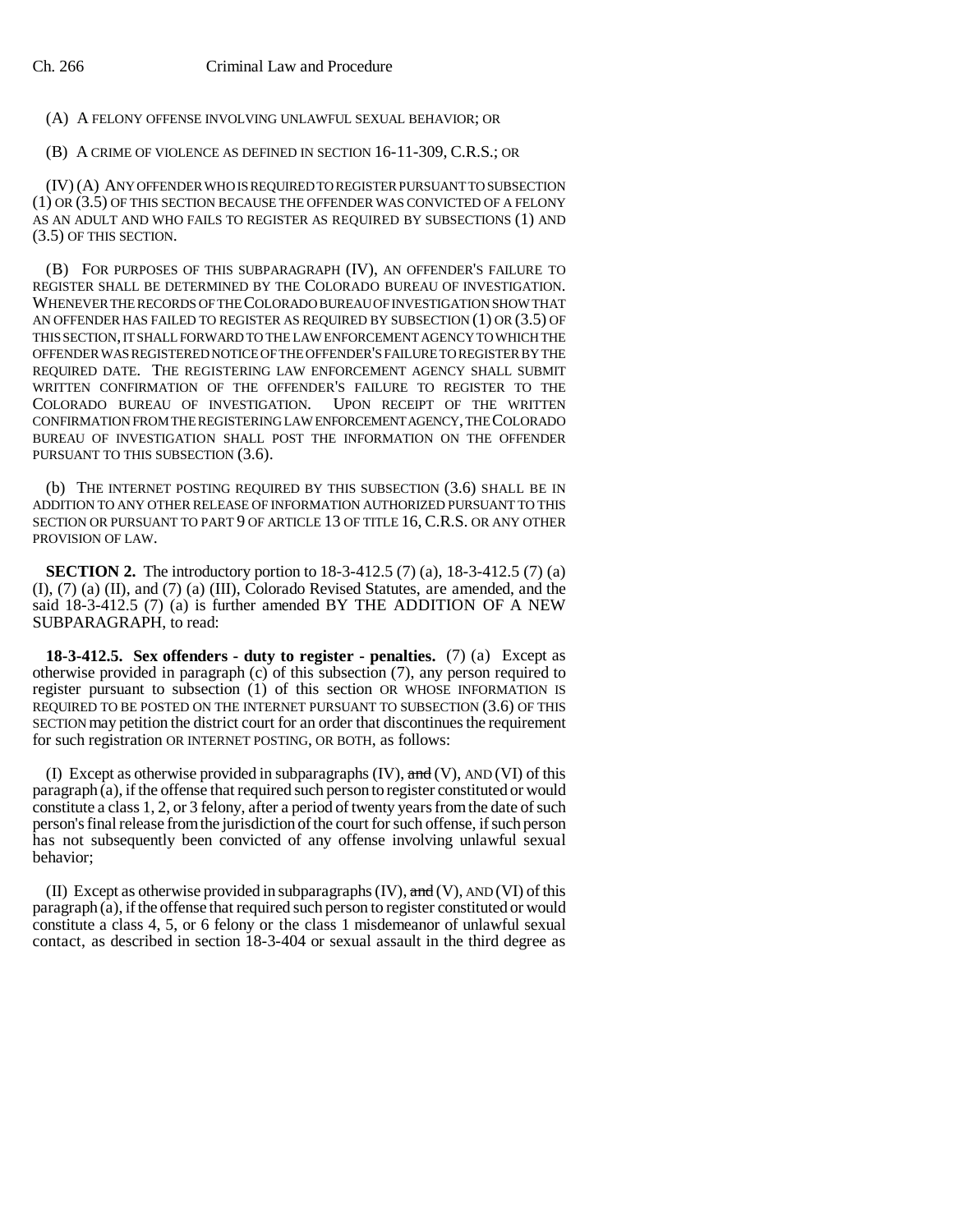described in section 18-3-404, as it existed prior to July 1, 2000, after a period of ten years from the date of such person's final release from the jurisdiction of the court for such offense, if such person has not subsequently been convicted of any offense involving unlawful sexual behavior;

(III) Except as otherwise provided in subparagraphs  $(IV)$ ,  $\theta$ nd  $(V)$ , AND  $(VI)$  of this paragraph (a), if the offense that required such person to register constituted or would constitute a misdemeanor other than the class 1 misdemeanor of unlawful sexual contact, as described in section 18-3-404 or sexual assault in the third degree as described in section 18-3-404, as it existed prior to July 1, 2000, after a period of five years from the date of such person's final release from the jurisdiction of the court for such offense, if such person has not subsequently been convicted of any offense involving unlawful sexual behavior;

(VI) IF THE INFORMATION ABOUT THE PERSON WAS REQUIRED TO BE POSTED ON THE INTERNET ONLY PURSUANT TO SUBPARAGRAPH (IV) OF PARAGRAPH (a) OF SUBSECTION (3.6) OF THIS SECTION FOR FAILURE TO REGISTER IF THE PERSON HAS FULLY COMPLIED WITH ALL REGISTRATION REQUIREMENTS FOR A PERIOD OF NOT LESS THAN ONE YEAR AND IF THE PERSON, PRIOR TO SUCH TIME, HAS NOT BEEN SUBSEQUENTLY CONVICTED OF ANY OFFENSE INVOLVING UNLAWFUL SEXUAL BEHAVIOR.

**SECTION 3.** 18-3-412.5 (2) (a) (I), (2) (a) (II), (3) (e), (3.5) (e), (3.5) (f), (6) (b), (6.5) (c), and (6.5) (d), Colorado Revised Statutes, are amended to read:

**18-3-412.5. Sex offenders - duty to register - penalties.** (2) (a) (I) Probation and parole officers, appropriate county jail personnel, and appropriate personnel with the department of corrections and the department of human services shall require any offender described in subsection (1) of this section who is under their jurisdiction to sign a notice that informs the offender of the duty to register with local law enforcement agencies in accordance with this section. In addition, the notice shall inform the offender that he or she has a duty to register with local law enforcement agencies in any state or other jurisdiction to which the offender may move and that the local law enforcement agency of the jurisdiction in which the offender resides in this state shall notify the agency responsible for registration in the new state as provided in paragraph (d) of subsection (3) of this section. For any offender described in paragraph (e) of subsection (3.5) SUBJECT TO THE PROVISIONS OF SUBSECTION  $(3.6)$  of this section, the notice shall also inform the offender that, at the time the offender registers, he or she must sit for a current photograph or image.

(II) Department of corrections personnel and department of human services personnel shall require any offender described in subsection (1) of this section to specify, at least five days prior to release into the community, the address at which the offender plans to reside upon release. PRIOR TO THE RELEASE OF SAID OFFENDER, DEPARTMENT OF CORRECTIONS PERSONNEL MAY ALSO OBTAIN A RECENT PHOTOGRAPH OR IMAGE OF SAID OFFENDER. Prior to release of said offender, department of corrections personnel or department of human services personnel, whichever is appropriate, in cooperation with local law enforcement officers, shall verify that the address is a residence, that the occupants or owners know of the offender's history of unlawful sexual behavior, and that the occupants or owners have agreed to allow the offender to reside at the address. If the offender is being released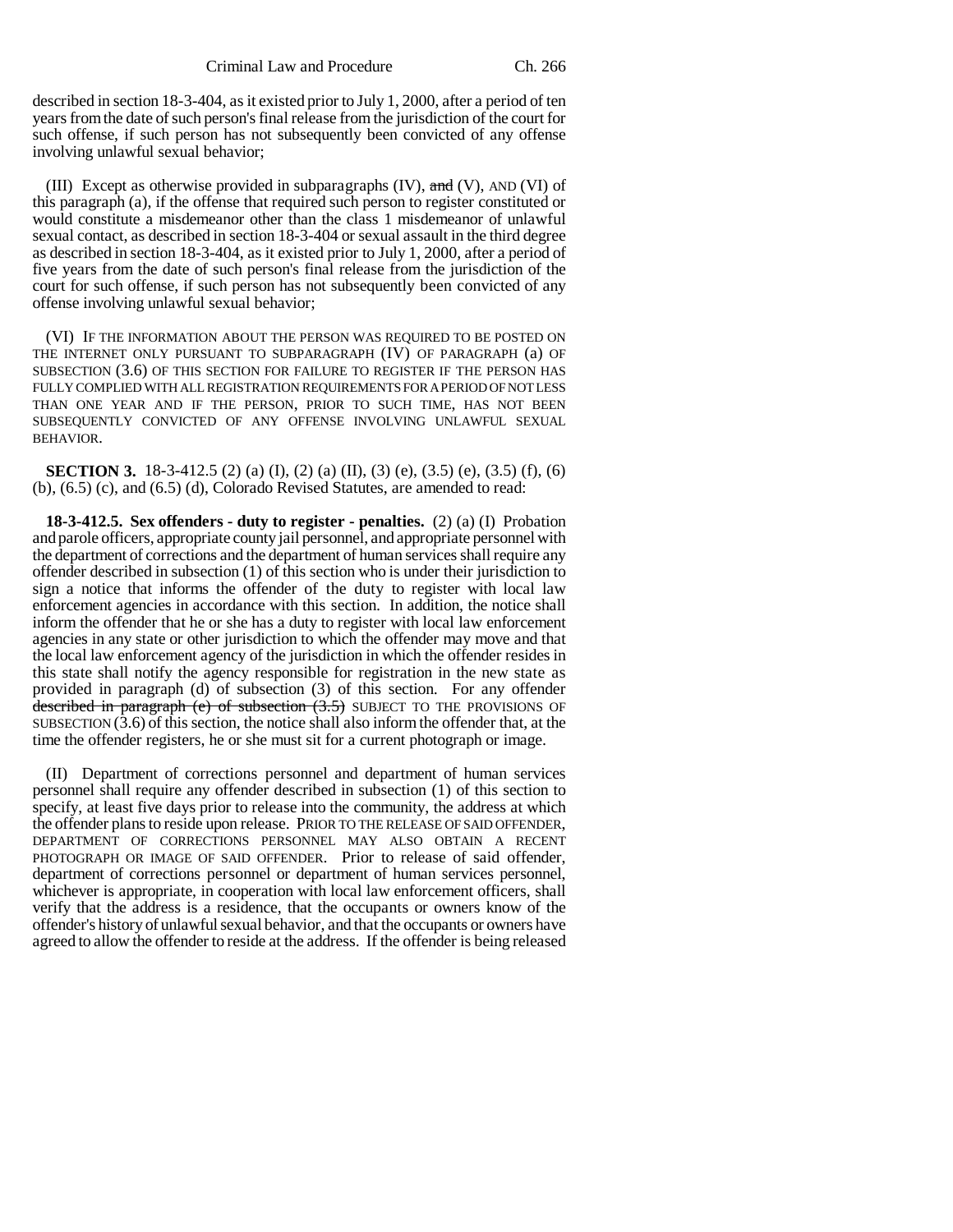## Ch. 266 Criminal Law and Procedure

on parole, department personnel shall also verify that the address complies with any conditions imposed by the parole board.

(3) (e) Any person described in paragraph (e) of subsection (3.5) WHOSE INFORMATION IS REQUIRED TO BE POSTED ON THE INTERNET PURSUANT TO SUBSECTION  $(3.6)$  of this section shall be required, at the time that the person registers pursuant to subsection (3.5) of this section or this subsection (3), to sit for a current photograph or image of himself or herself. At the time that the person sits for the photograph or image, the person shall also supply a set of fingerprints to verify the person's identity. The person shall bear the cost of the photograph or image and fingerprints.

 $(3.5)$  (e) The Colorado bureau of investigation shall post a link on the state of Colorado homepage on the internet to a list containing the name, address, place of employment, and physical description, including but not limited to sex, height, weight, and any identifying characteristics of, and a digitized photograph or image of, and a description of the offense or offenses committed by, each of the following persons:

(I) Any person required to register pursuant to this subsection (3.5); and

(II) Any person sentenced as or found to be an offender under the laws of another state or jurisdiction that are comparable to section 18-3-414.5.

(f) The disclosure required by paragraph (e) of this subsection  $(3.5)$  shall be in addition to any other release of information authorized pursuant to this section or pursuant to part 9 of article 13 of title 16, C.R.S.

(6) (b) The forms completed by persons required to register pursuant to this section shall be confidential and shall not be open to inspection by the public or any person other than a law enforcement agency, except as provided in paragraph (b.5) of this subsection (6) and subsections  $(3.5)$  (3.6), (6.5), and (6.7) of this section.

 $(6.5)$  (c) (I) A local law enforcement agency shall release information regarding any person registered with the local law enforcement agency pursuant to this section to SUBMIT TO THE COLORADO BUREAU OF INVESTIGATION A REQUEST FROM any person living outside RESIDING WITHIN the local law enforcement agency's jurisdiction FOR THE RELEASE OF INFORMATION CONCERNING PERSONS REQUIRED TO REGISTER PURSUANT TO THIS SECTION WHO RESIDE WITHIN ANY LAW ENFORCEMENT JURISDICTION CONTIGUOUS TO THE JURISDICTIONAL BOUNDARIES OF THE LOCAL LAW ENFORCEMENT AGENCY.

(II) When necessary for public protection and upon request and demonstration of a need to know, A LOCAL LAW ENFORCEMENT AGENCY SHALL SUBMIT TO THE COLORADO BUREAU OF INVESTIGATION A REQUEST FROM ANY PERSON RESIDING WITHIN THE LOCAL LAW ENFORCEMENT AGENCY'S JURISDICTION FOR THE RELEASE OF INFORMATION CONCERNING PERSONS REQUIRED TO REGISTER PURSUANT TO THIS SECTION WHO RESIDE OUTSIDE OF THE GEOGRAPHIC AREAS DESCRIBED IN PARAGRAPH (b) OF THIS SUBSECTION (6.5) OR SUBPARAGRAPH (I) OF THIS PARAGRAPH (c). In determining whether the person has demonstrated a need to know, the local law enforcement agency shall, at a minimum, consider the nature and extent of the person's presence or the presence of the person's immediate family in the local law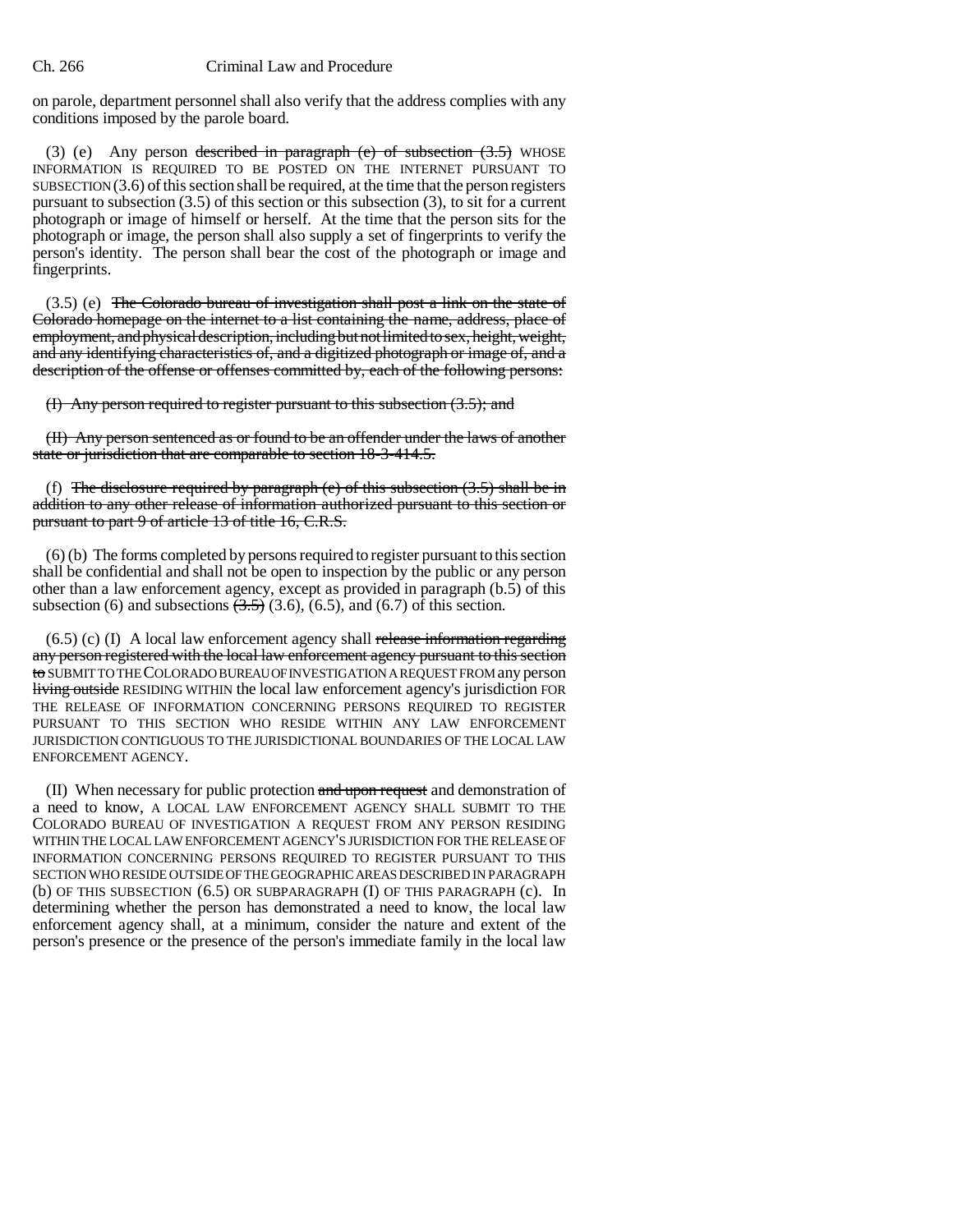enforcement agency's jurisdiction. For purposes of this subsection (6.5), "immediate family" includes the person's spouse and the person's parent, grandparent, sibling, or child.

(III) ANY PERSON REQUESTING INFORMATION PURSUANT TO THIS PARAGRAPH (c) SHALL SHOW PROPER IDENTIFICATION OR OTHER PROOF OF RESIDENCE.

(IV) UPON RECEIPT OF A REQUEST FOR INFORMATION FROM A LAW ENFORCEMENT AGENCY PURSUANT TO THIS PARAGRAPH (c), THE COLORADO BUREAU OF INVESTIGATION SHALL MAIL THE REQUESTED INFORMATION TO THE PERSON MAKING THE REQUEST, OR, AT THE OPTION OF THE LAW ENFORCEMENT AGENCY, FORWARD THE INFORMATION BACK TO THE LAW ENFORCEMENT AGENCY THAT MAY RELEASE SUCH INFORMATION TO THE PERSON MAKING THE REQUEST.

(d) Information released pursuant to paragraph (b) or (c) of this subsection (6.5), at a minimum, shall include basic identification information regarding THE NAME, ADDRESS, AND ALIASES OF the registrant, including a photograph, if readily available, and a history of the convictions resulting in the registrant being required to register pursuant to this section, and any other convictions the registrant may have. INFORMATION CONCERNING VICTIMS SHALL NOT BE RELEASED PURSUANT TO THIS SUBSECTION  $(6.5)$ .

**SECTION 4. Appropriation.** (1) In addition to any other appropriation, there is hereby appropriated, out of any moneys in the general fund not otherwise appropriated, to the department of public safety, Colorado bureau of investigation, for the fiscal year beginning July 1, 2001, the sum of one hundred thirty-eight thousand two hundred dollars (\$138,200) and 2.6 FTE, or so much thereof as may be necessary, for the implementation of this act.

(2) It is the intent of the general assembly that the general fund appropriation in subsection (1) of this section for the implementation of this act shall be derived from savings generated from the implementation of the provisions of S.B. 01-77, as enacted during the first regular session of the sixty-third general assembly.

**SECTION 5. Effective date.** (1) This act shall take effect upon the passage.

(2) Notwithstanding the provisions of subsection (1) of this section, this act shall only take effect if:

(a) The final fiscal estimate for S.B. 01-77, as reflected in the appropriations clause for said act, shows a net general fund savings that is equal to or greater than the final general fund fiscal estimate for this act, as reflected in section  $\overline{4}$  of this act; and

(b) S.B. 01-77 is enacted at the first regular session of the sixty-third general assembly and becomes law.